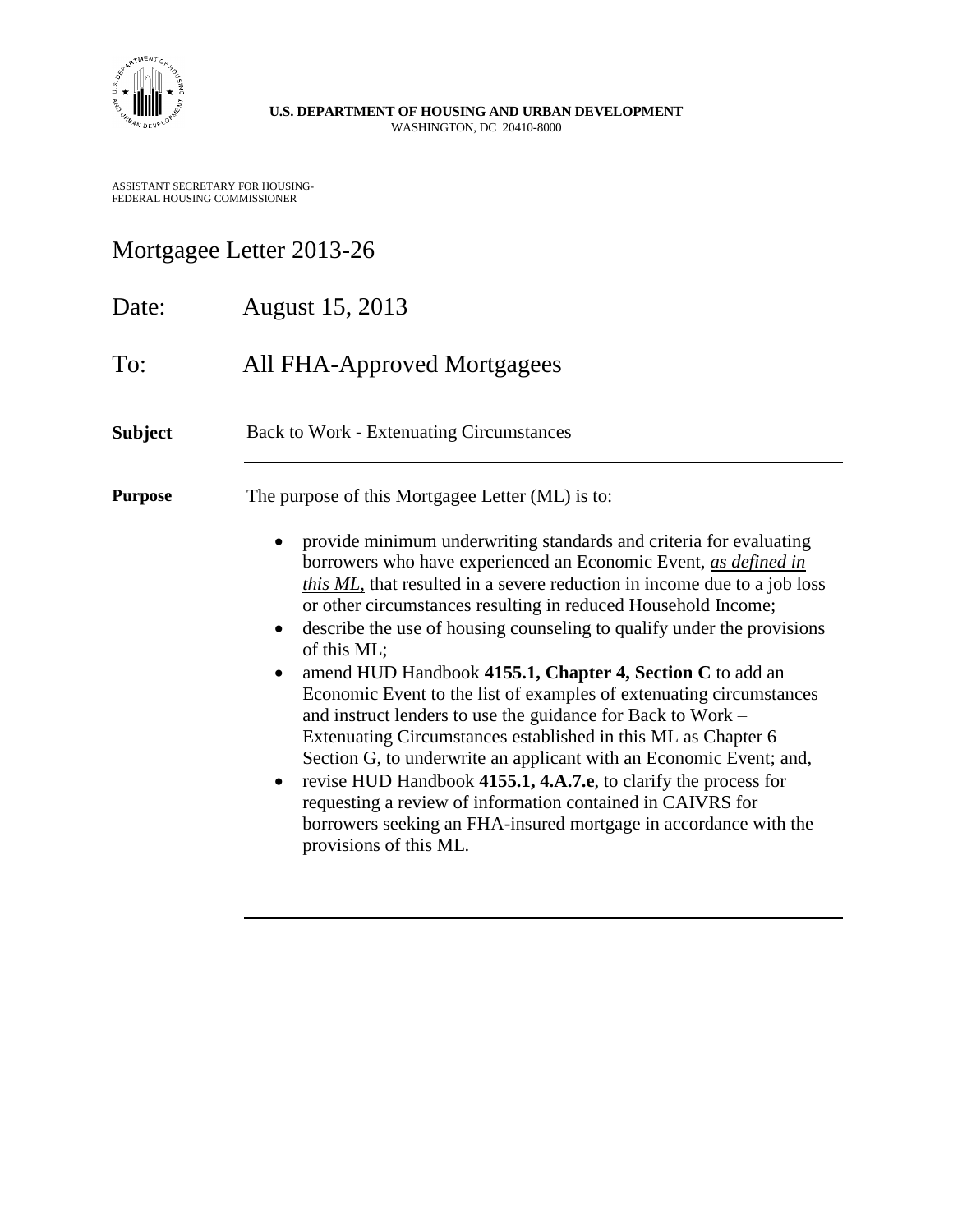#### **Introduction** FHA is continuing its commitment to fully evaluate borrowers who have experienced periods of financial difficulty due to extenuating circumstances.

As a result of the recent recession many borrowers who experienced unemployment or other severe reductions in income, were unable to make their monthly mortgage payments, and ultimately lost their homes to a preforeclosure sale, deed-in-lieu, or foreclosure. Some borrowers were forced to file for bankruptcy to discharge or restructure their debts. Because of these recent recession-related periods of financial difficulty, borrowers' credit has been negatively affected. FHA recognizes the hardships faced by these borrowers, and realizes that their credit histories may not fully reflect their true ability or propensity to repay a mortgage.

To that end, FHA is allowing for the consideration of borrowers who have experienced an *Economic Event* and can document that:

- certain credit impairments were the result of a Loss of Employment or a significant loss of Household Income beyond the borrower's control;
- the borrower has demonstrated full recovery from the event; and,
- the borrower has completed housing counseling.

Housing counseling is an important resource for both first-time home buyers and repeat home owners. Housing counseling enables borrowers to better understand their loan options and obligations, and assists borrowers in the creation and assessment of their household budget, accessing reliable information and resources, avoiding scams, and being better prepared for future financial shocks, among other benefits to the borrower.

**Effective Date** The guidance in this ML is effective for case numbers assigned on or after August 15, 2013 through September 30, 2016.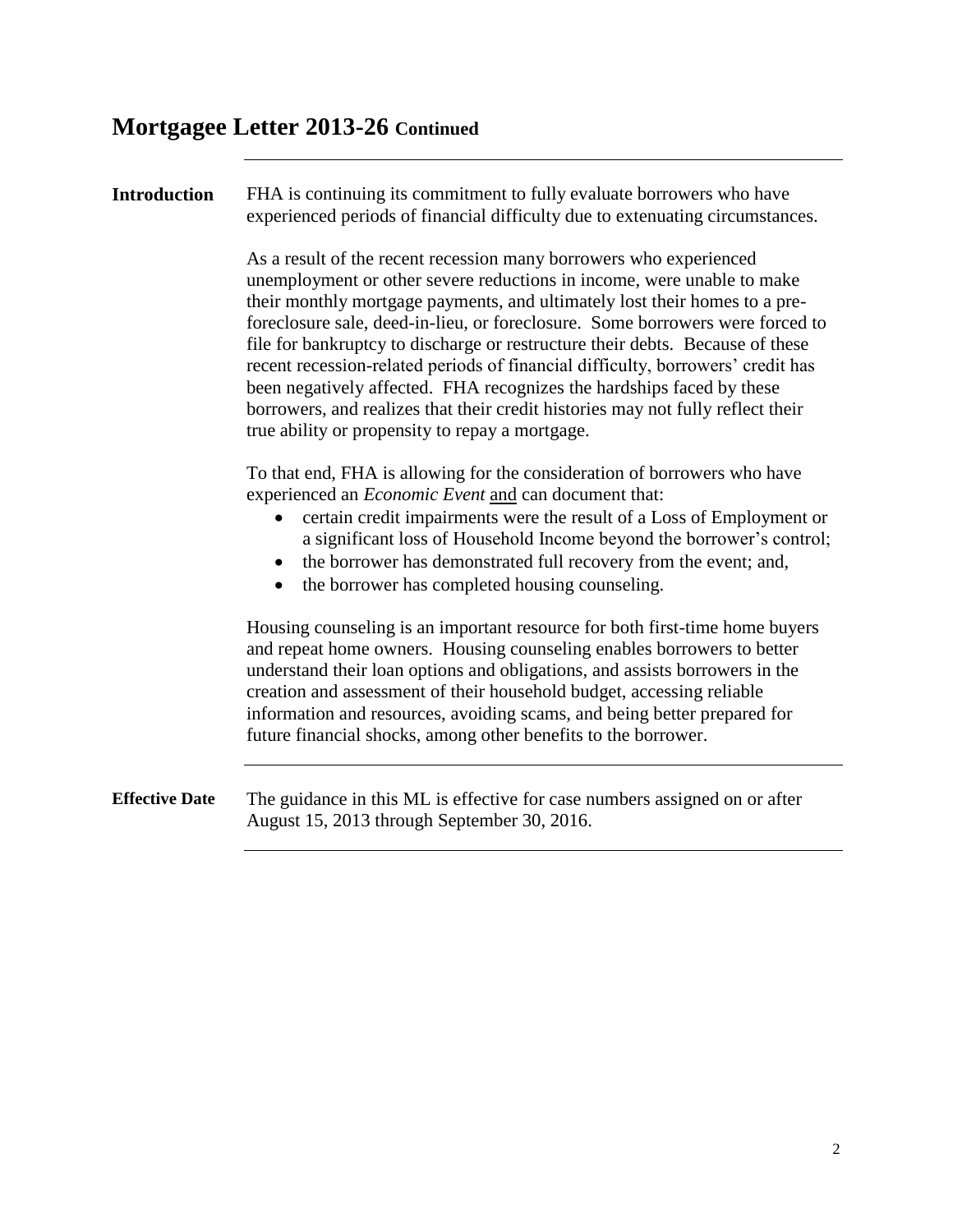| <b>Affected</b>      | HUD 4155.1, Mortgage Credit Analysis for Mortgage Insurance                                                                                                                                                                                                                                                                                                                                   |  |  |
|----------------------|-----------------------------------------------------------------------------------------------------------------------------------------------------------------------------------------------------------------------------------------------------------------------------------------------------------------------------------------------------------------------------------------------|--|--|
| <b>Programs</b>      | Add Chapter 6 section G, "Back to Work – Extenuating                                                                                                                                                                                                                                                                                                                                          |  |  |
|                      | Circumstances," and the guidance in this ML in its entirety to this                                                                                                                                                                                                                                                                                                                           |  |  |
|                      | new section.                                                                                                                                                                                                                                                                                                                                                                                  |  |  |
|                      | Add to section 4.C.2.f, Previous Mortgage Foreclosure, an                                                                                                                                                                                                                                                                                                                                     |  |  |
|                      | Economic Event to the list of examples of extenuating                                                                                                                                                                                                                                                                                                                                         |  |  |
|                      | circumstances and instruct lenders to use alternative guidance in                                                                                                                                                                                                                                                                                                                             |  |  |
|                      | Chapter 6.                                                                                                                                                                                                                                                                                                                                                                                    |  |  |
|                      | Add to section 4.C.2.g, Chapter 7 Bankruptcy, instructions to                                                                                                                                                                                                                                                                                                                                 |  |  |
|                      | lenders to use alternative guidance in Chapter 6 when the                                                                                                                                                                                                                                                                                                                                     |  |  |
|                      | extenuating circumstance is a result of an Economic Event.                                                                                                                                                                                                                                                                                                                                    |  |  |
|                      | updated.                                                                                                                                                                                                                                                                                                                                                                                      |  |  |
| <b>Applicability</b> | The guidance in this ML is applicable to purchase money mortgages in all<br>FHA programs with the exception of Home Equity Conversion Mortgages.                                                                                                                                                                                                                                              |  |  |
|                      | Lenders must use the provisions of this ML when considering a borrower<br>who experienced an Economic Event, as defined in this ML, which resulted in<br>a foreclosure, short sale, bankruptcy or other negative impact on their credit,<br>and whose application has been issued a "Refer" recommendation by TOTAL<br>Scorecard, or received an "Accept/Approve" but is manually downgraded. |  |  |
|                      | In addition to meeting the guidelines set forth in this ML, loans originated<br>using these criteria must meet all other applicable FHA eligibility and policy<br>criteria. Lenders remain responsible for determining whether the borrower<br>meets all other HUD requirements before approving the loan.                                                                                    |  |  |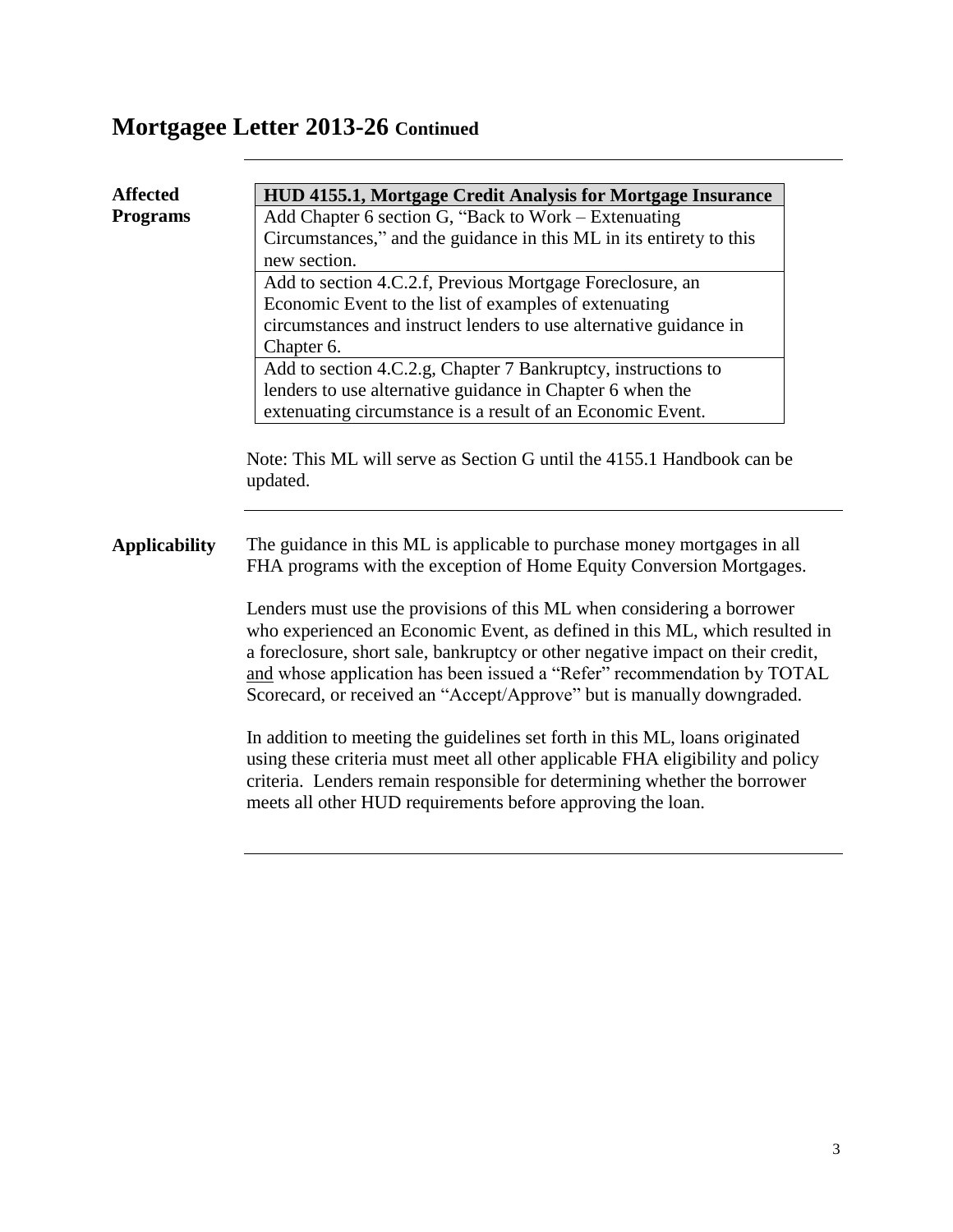**Eligibility for Borrowers affected by an Economic Event**

Borrowers that may be otherwise ineligible for an FHA-insured mortgage due to FHA's waiting period for bankruptcies, foreclosures, deeds-in-lieu, and short sales, as well as delinquencies and/or indications of derogatory credit, including collections and judgments, may be eligible for an FHA-insured mortgage if the borrower

- can document that the delinquencies and/or indications of derogatory credit are the result of an Economic Event as defined in this ML,
- has completed satisfactory Housing Counseling, as described in this ML, and
- meets all other HUD requirements.

#### *Definitions*

An *Economic Event* is any occurrence beyond the borrower's control that results in Loss of Employment, Loss of Income, or a combination of both, which causes a reduction in the borrower's Household Income of twenty (20) percent or more for a period of at least six (6) months.

The *Onset of an Economic Event* is the month of Loss of Employment/Income.

*Recovery from an Economic Event* is the re-establishment of Satisfactory Credit (as defined on page 5 of this ML) for a minimum of twelve (12) months.

The term *borrower* includes borrowers and co-borrower.

*Borrower Household Income* means the gross income of the borrower and all *Household Members,* as defined below*,* for purposes of assessing loss of income. The gross income of each Household Member must be computed in accordance with FHA income requirements.

Note: *Household Member,* for the purpose of this ML, means an individual residing at the borrower's primary residence at the time of the Economic Event and who was a co-borrower on the borrower's previous mortgage.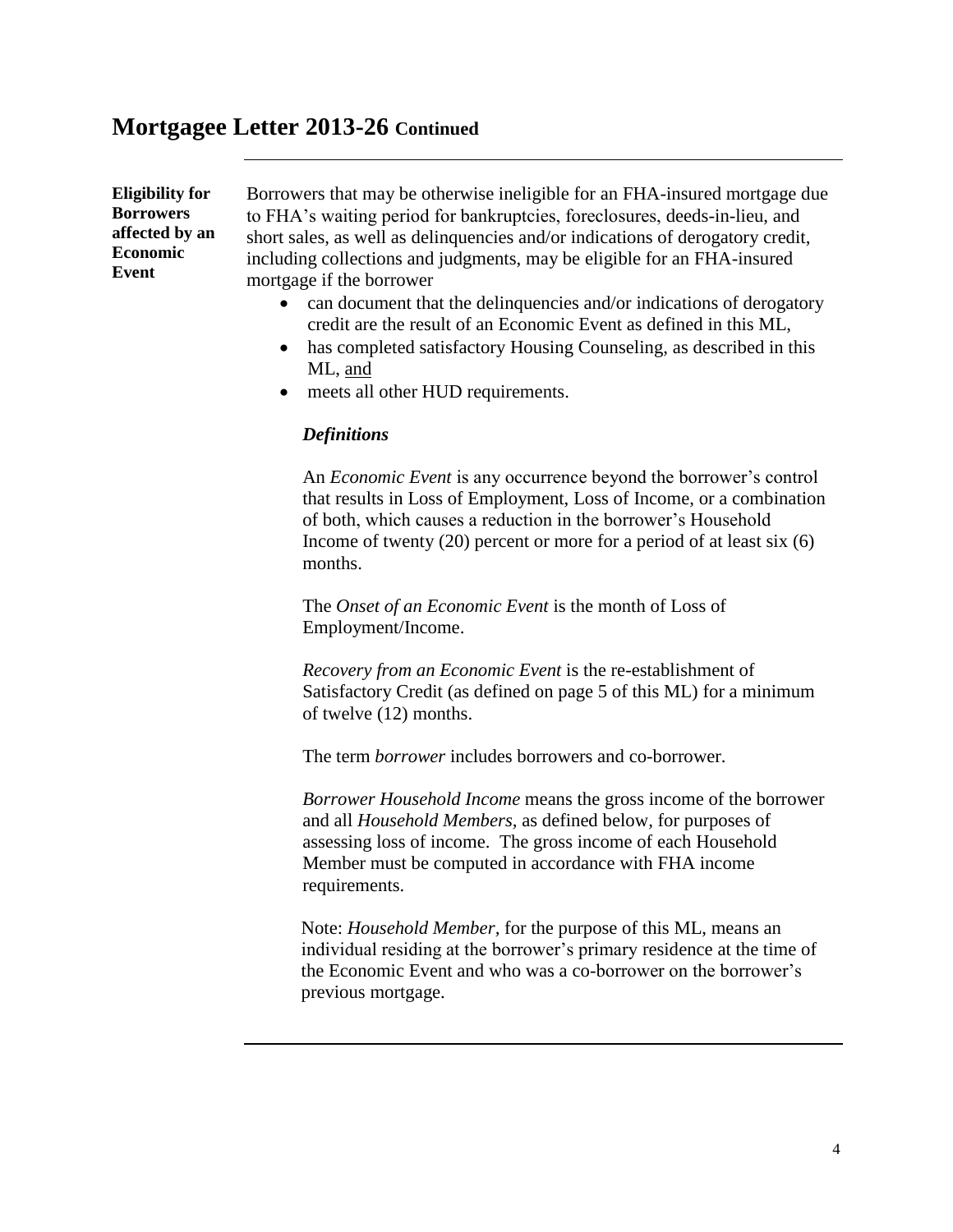| <b>Eligibility for</b><br><b>Borrowers</b><br>affected by an<br><b>Economic</b><br>Event- | Note: <i>Borrower Household Income</i> is used for the purpose of defining<br>an Economic Event. Only the income from the borrower, not<br>Household Income, may be used as Effective Income for the purpose<br>of qualifying for the new loan.                                                                                                              |
|-------------------------------------------------------------------------------------------|--------------------------------------------------------------------------------------------------------------------------------------------------------------------------------------------------------------------------------------------------------------------------------------------------------------------------------------------------------------|
| <b>Continued</b>                                                                          | <i>Housing Counseling</i> , for purposes of this ML, means counseling from<br>a HUD-approved housing counseling agency related to<br>homeownership and residential mortgage loans that is provided in<br>accordance with 24 C.F.R. part 214 "Housing Counseling Program"<br>and satisfies the requirements identified in Satisfactory Housing<br>Counseling. |
|                                                                                           | <b>Satisfactory Credit</b>                                                                                                                                                                                                                                                                                                                                   |
|                                                                                           | <b>Satisfactory Credit: Requirements</b><br>1.                                                                                                                                                                                                                                                                                                               |
|                                                                                           | The lender may deem a borrower to have Satisfactory Credit if:                                                                                                                                                                                                                                                                                               |

- the borrower's credit history is clear of late housing or installment debt payments, and major derogatory credit issues on revolving accounts;
- any open mortgage is current and shows twelve (12) months satisfactory payment history. Mortgages may have been brought current through loan modification, which may be "temporary" or "permanent" so long as all payments have been documented as being received in accordance with the modification agreement(s); and
- the borrower meets the requirements of this ML.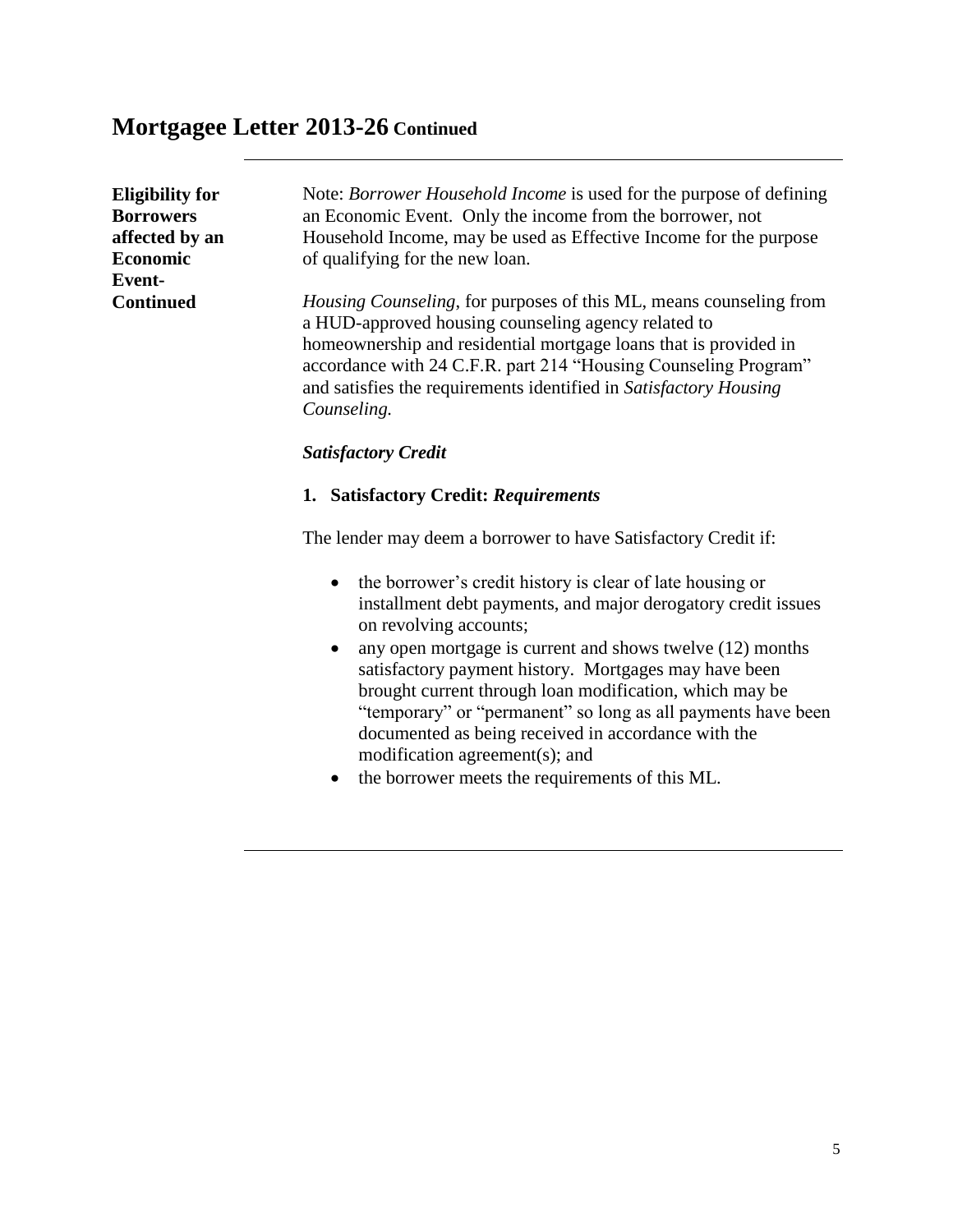**Eligibility for Borrowers affected by an Economic Event-Continued**

When evaluating a borrower with non-traditional credit history, the lender may deem a borrower to have Satisfactory Credit if the borrower's nontraditional credit history covering at least twelve (12) months in duration includes:

- no history of delinquency on rental housing payments; and
- no more than one thirty (30) days delinquency on payments due to other creditors; and
- no collection accounts/court records reporting (other than medical and/or identity theft).

Refer to Handbook 4155.1 Chapter 4 Section C for more information on analyzing a borrower with non-traditional credit history.

#### **2. Satisfactory Credit:** *Required Documentation*

The lender must verify and document a reduction in the borrower's Household Income of twenty (20) percent or more for a period of at least six (6) months that resulted from the Loss of Employment, Loss of Income, or a combination of both.

#### **A.** *Loss of Employment*

The lender must verify and document the Loss of Employment by obtaining:

- A written Verification of Employment (VOE) evidencing the termination date or in cases where the prior employer is no longer in business:
	- o a written termination notice, or
	- o other publicly available documentation of the business closure, and
	- o documentation of receipt of unemployment income.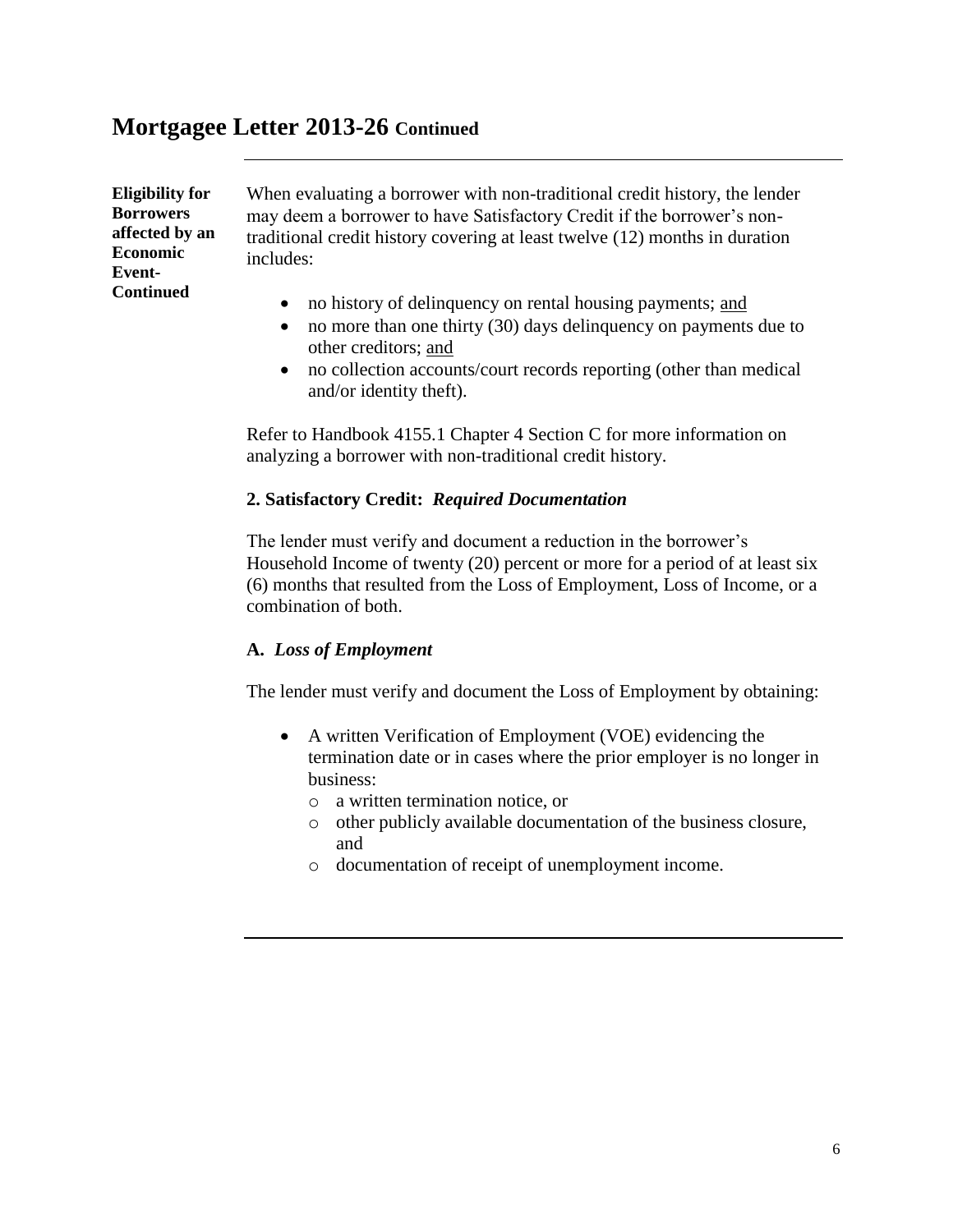| <b>Borrowers</b> | Eligibility for B. Loss of Income                                         |
|------------------|---------------------------------------------------------------------------|
| affected by an   | The lender must verify and document the Borrower's Household Income prior |
| Economic         | to Loss of Income by obtaining:                                           |
| Event-           | • a written VOE evidencing prior income; or                               |
| <b>Continued</b> | • signed tax returns or W-2s evidencing prior income.                     |

For a Loss of Income based on seasonal employment, the lender must verify and document a two year history of seasonal employment in the same field just prior to the Loss of Income, in addition to meeting the documentation requirement above.

For a Loss of Income based on part-time employment, the lender must verify and document a two year history of continuous part-time employment just prior to the Loss of Income in addition to meeting the documentation requirement above.

#### *C. Post Economic Event Income*

The lender must verify and document the Borrower's Household Income after the onset of the Economic Event in accordance with the guidance in Handbook 4155.1 Chapter 4 sections D-E & ML 12-3.

#### **3. Satisfactory Credit:** *Analysis*

The lender must then analyze the documentation to determine the Loss of Employment and/or Loss of Income resulted in a minimum twenty (20) percent reduction in income for a minimum of six (6) months.

Note: Even if the Household Member (as defined in this ML) is not an applicant on the current loan, the lender is responsible for obtaining the necessary authorizations to verify Household Members employment or income as part of the requirement to document reduction in household income at the time of the event.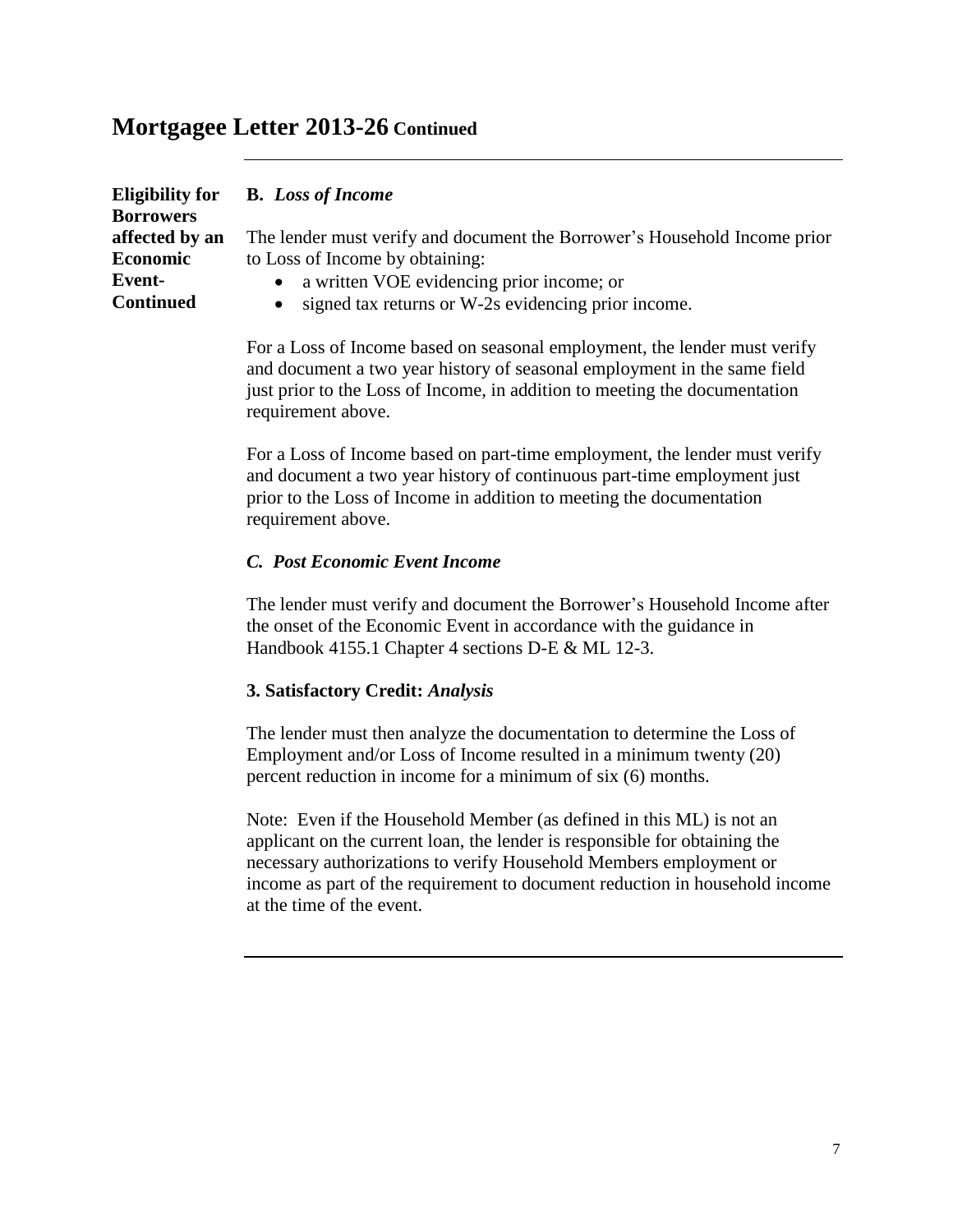**Analysis of Economic Event-Related Payments or Credit Deficiencies**

The lender must first analyze and document (1) all delinquent accounts and (2) all indications of derogatory credit, including collections and judgments, bankruptcies, foreclosures, deeds-in-lieu, short sales, and other credit problems, to determine whether associated late payment, credit deficiencies or other credit problems were the result of an Economic Event, or an inability to manage debt or a general disregard for managing financial obligations.

To establish that borrower's derogatory credit was the result of an Economic Event, the lender must review the credit report and determine that:

- the borrower exhibited Satisfactory Credit prior to the Economic Event Onset;
- the borrower's derogatory credit occurred after the Economic Event Onset, and
- the borrower has re-established Satisfactory Credit for a minimum of twelve (12) months.

#### *Required Documentation*

#### **A.** *Economic Event-Related Collections and Judgments*

The lender must verify and document all collections and judgments were the result of the Economic Event.

For borrowers with open collection accounts or judgments, the lender must also meet the requirements of Handbook 4155.1, Section 4.C.2.e, Analysis of Collections and Judgments.

#### **B.** *Economic Event-Related Mortgage Foreclosure*

The lender must verify and document that:

- a minimum of twelve  $(12)$  months have elapsed since the date of foreclosure or deed-in-lieu; and
- the foreclosure or deed-in-lieu was the result of the Economic Event.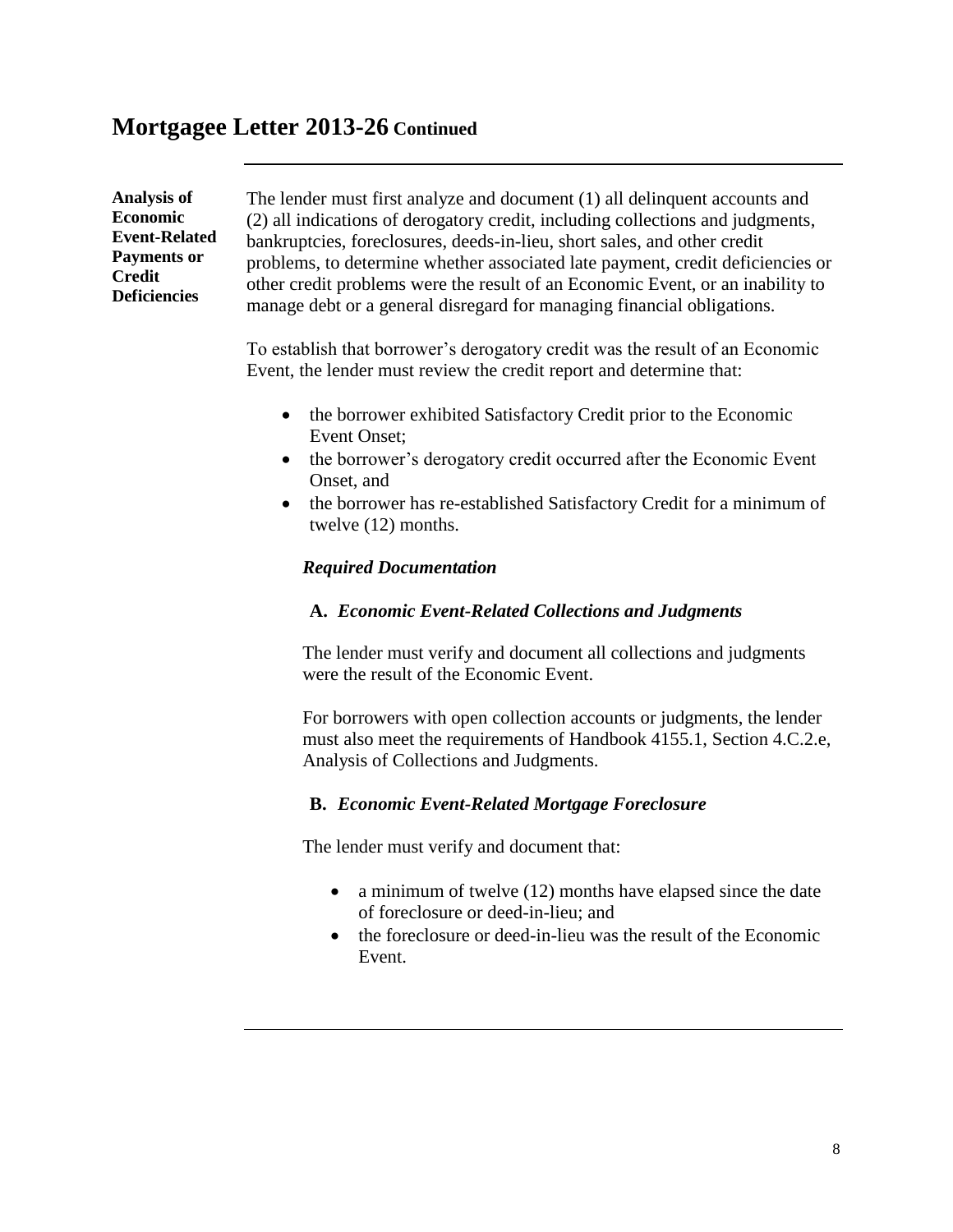| Analysis of an<br><b>Economic</b>                                                    | C. Economic Event-Related Short Sale                                                                                                                                                                                   |
|--------------------------------------------------------------------------------------|------------------------------------------------------------------------------------------------------------------------------------------------------------------------------------------------------------------------|
| <b>Event Related</b><br>Late<br><b>Payments or</b><br><b>Credit</b><br>Deficiencies- | The lender must verify and document that:<br>a minimum of (12) months have elapsed since the date of sale;<br>and<br>the short sale was the result of the Economic Event.<br>$\bullet$                                 |
| <b>Continued</b>                                                                     | D. Economic Event-Related Chapter 7 Bankruptcy                                                                                                                                                                         |
|                                                                                      | The lender must verify and document that:<br>a minimum of twelve $(12)$ months have elapsed since the date<br>of discharge of the bankruptcy; and<br>the bankruptcy was the result of the Economic Event.<br>$\bullet$ |
|                                                                                      | <b>E.</b> Economic Event-Related Chapter 13 Bankruptcy                                                                                                                                                                 |
|                                                                                      | The lender must verify and document that:<br>the Chapter 13 Bankruptcy was discharged prior to loan                                                                                                                    |

- application and all required bankruptcy payments were made on-time, or a minimum of twelve (12) months of the pay-out period under the bankruptcy has elapsed and all required bankruptcy payments were made on time; and
- the bankruptcy was the result of the Economic Event.

If the Chapter 13 Bankruptcy was not discharged prior to loan application, the lender must also verify and document that the borrower has received written permission from the Bankruptcy Court to enter into the subject mortgage transaction.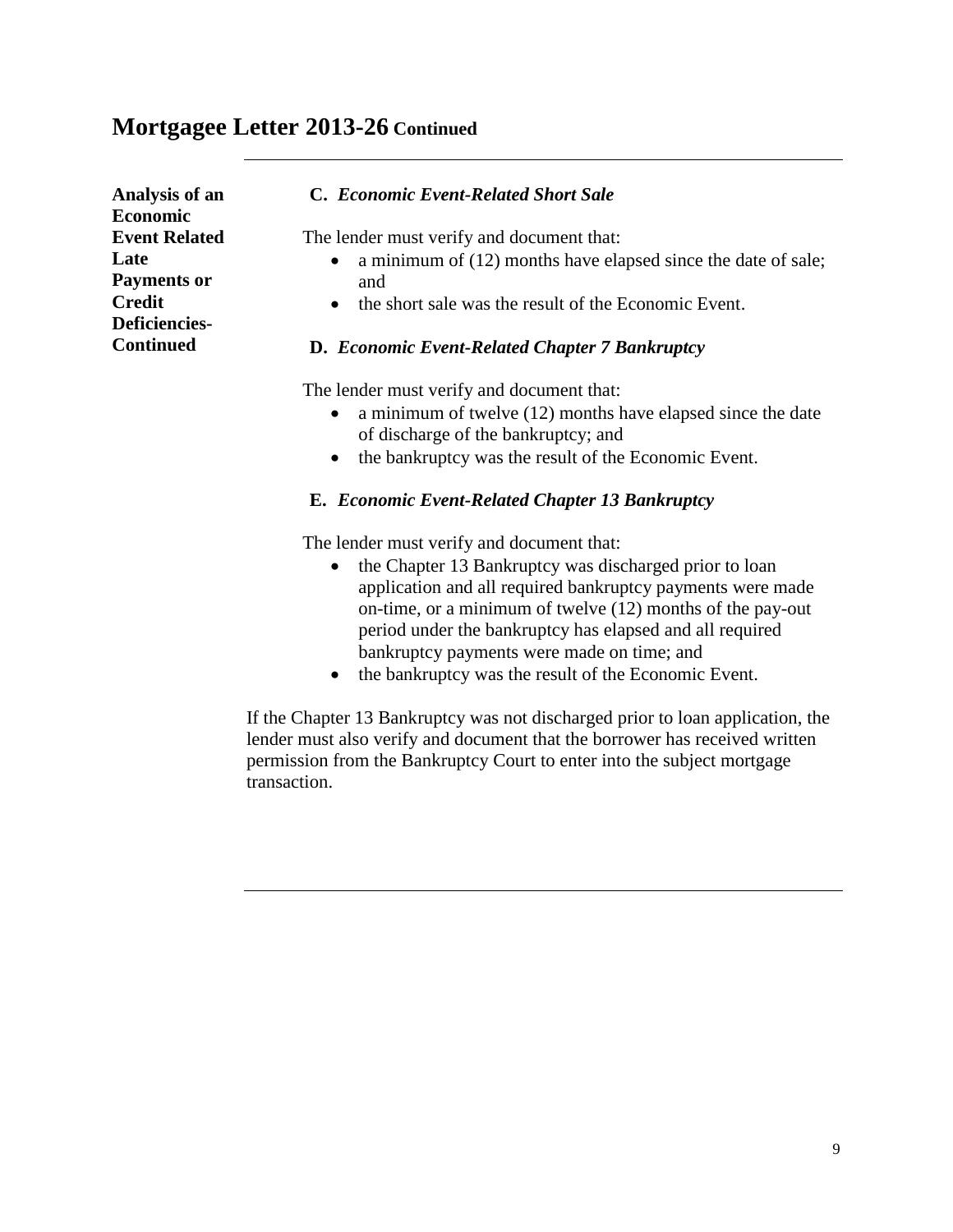| <b>Economic</b>                                   | <b>Housing Counseling</b>                                                                                                                                                                                                                                                                                                                                                                                                                                                                                                                                                                                                                                                                                                                                                                                                                                                                                                                                                                                                                                                                           |
|---------------------------------------------------|-----------------------------------------------------------------------------------------------------------------------------------------------------------------------------------------------------------------------------------------------------------------------------------------------------------------------------------------------------------------------------------------------------------------------------------------------------------------------------------------------------------------------------------------------------------------------------------------------------------------------------------------------------------------------------------------------------------------------------------------------------------------------------------------------------------------------------------------------------------------------------------------------------------------------------------------------------------------------------------------------------------------------------------------------------------------------------------------------------|
| <b>Event-Related</b><br>Factor-<br><b>Housing</b> | <b>1. Satisfactory Housing Counseling: Requirements</b>                                                                                                                                                                                                                                                                                                                                                                                                                                                                                                                                                                                                                                                                                                                                                                                                                                                                                                                                                                                                                                             |
| <b>Counseling</b>                                 | To qualify for purposes of establishing Satisfactory Credit following<br>an Economic Event, participants in this FHA initiative must:<br>receive homeownership counseling or a combination of<br>homeownership education and counseling provided that each<br>participant receives, at a minimum, one hour of one-on-one<br>counseling from HUD-approved housing counseling<br>agencies, as defined at 24 C.F.R. §214.100. The counseling<br>must address the cause of the economic event and the actions<br>taken to overcome the economic event and reduce the<br>likelihood of reoccurrence. The housing education may be<br>provided by HUD-approved housing counseling agencies, state<br>housing finance agencies, approved intermediaries or their<br>sub-grantees, or through an on-line course, and<br>be completed a minimum of thirty (30) days but no more than<br>$\bullet$<br>six (6) months prior to submitting a loan application to a<br>lender, as application is defined in Regulation X,<br>implementing the Real Estate Settlement Procedures Act, 24<br>C.F.R. $§3500.2(b)$ . |
|                                                   | Housing counseling may be conducted in person, via telephone, via internet,<br>or other methods approved by HUD, and mutually agreed upon by the                                                                                                                                                                                                                                                                                                                                                                                                                                                                                                                                                                                                                                                                                                                                                                                                                                                                                                                                                    |

borrower and housing counseling agency, as provided for in the regulations at 24 CFR §214.300 and in the Housing Counseling Handbook.

A list of agencies can be obtained online at<http://www.hud.gov/> or by calling 1 (800) 569-4287.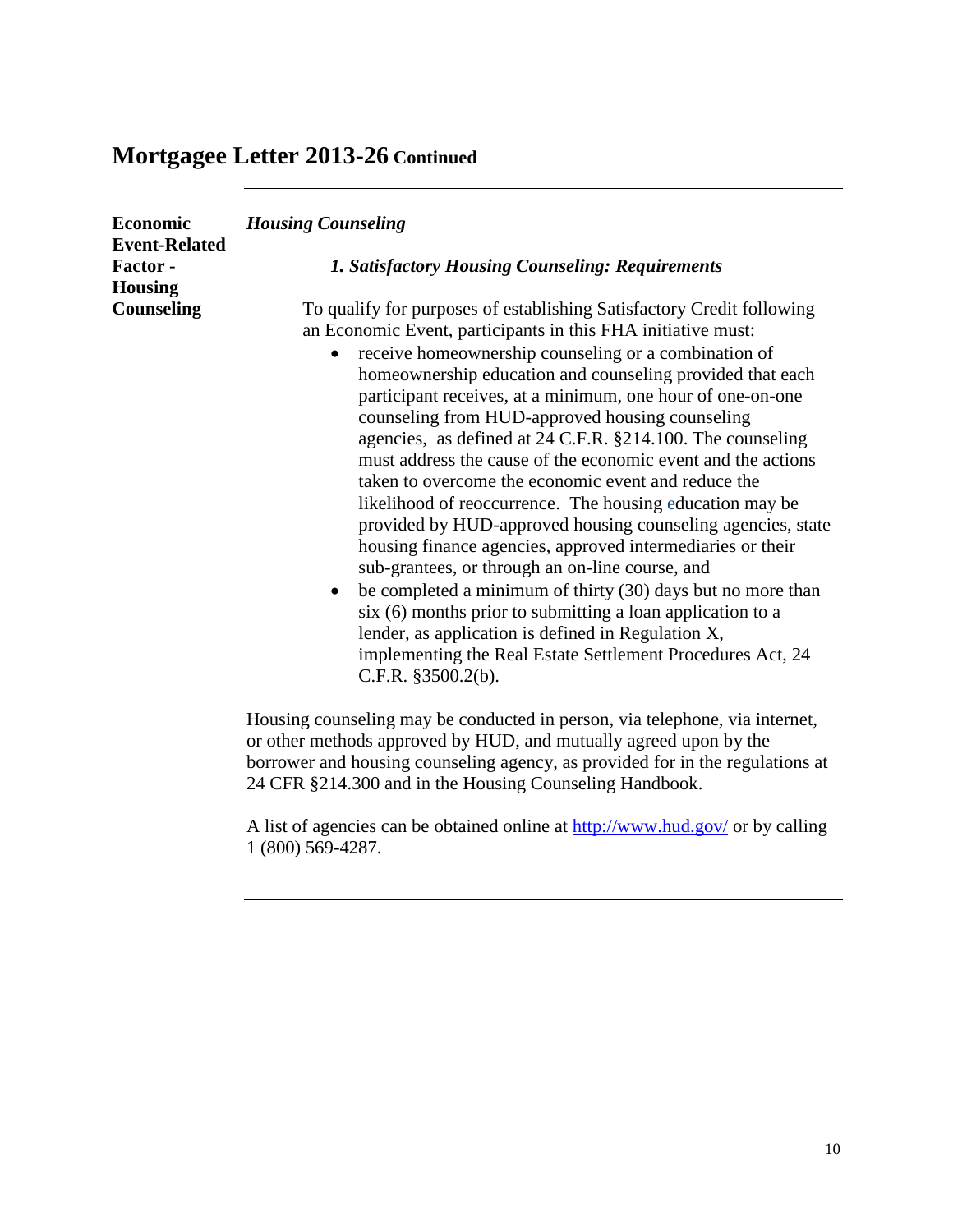| <b>Economic</b><br><b>Event-Related</b>                             | <b>B. Housing Counseling Fees</b>                                                                                                                                                                                                                                                                            |
|---------------------------------------------------------------------|--------------------------------------------------------------------------------------------------------------------------------------------------------------------------------------------------------------------------------------------------------------------------------------------------------------|
| <b>Factor-</b><br><b>Housing</b><br>Counseling-<br><b>Continued</b> | Housing Counseling provided to potential borrowers who experienced<br>an Economic Event may be funded through any means permitted by<br>the HUD Housing Counseling Program, see 24 C.F.R. Part 214 and<br>Handbook 7610.1, Rev-5.                                                                            |
|                                                                     | (http://portal.hud.gov/hudportal/HUD?src=/program_offices/administr<br>ation/hudclips/handbooks/hsgh/7610.1). However, any housing<br>counseling fee must be charged in accordance with 24 C.F.R.<br>§214.313, and must be reasonable, affordable, customary and<br>commensurate with the services provided. |
|                                                                     | C. Required Disclosures                                                                                                                                                                                                                                                                                      |
|                                                                     |                                                                                                                                                                                                                                                                                                              |

Housing counseling agencies must provide the following disclosures to all clients:

- An explicit description of any financial relationships between the agency and any lender;
- A statement that the borrower is not obligated to pursue a loan with a lender; and
- A statement that "Completion of this housing counseling program and receipt of a letter of completion of counseling do not qualify {you/the borrower} for an FHA loan. A lender will have to determine if {you/the borrower} qualify for a loan. You understand that you may not be approved for a loan."

Furthermore, the agency must provide information on alternative services, programs and products that are available.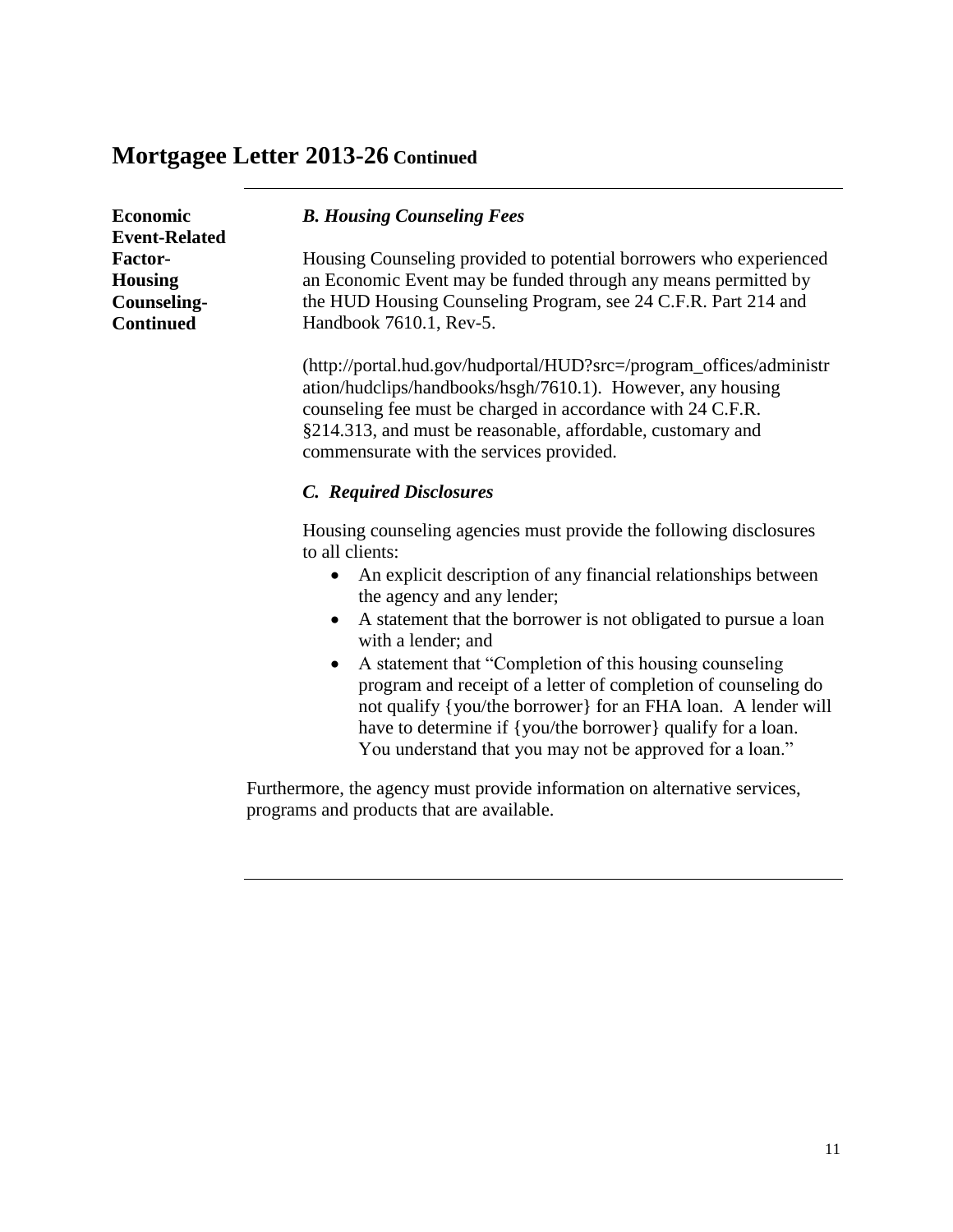| Economic<br><b>Event-Related</b><br>Factor-<br><b>Housing</b><br><b>Counseling-</b><br><b>Continued</b> | The lender must verify and document that:<br>the borrower has completed the required pre-purchase housing<br>counseling by obtaining a letter from the borrower issued by<br>the Participating Housing Counseling Agency on agency<br>letterhead and that includes the agency's Tax Identification<br>Number (TIN). The letter must state: the borrower's name,<br>the counselor's name, that counseling was delivered in<br>accordance with ML 2013-26 requirements, the date upon<br>which counseling was completed, borrower's signature and the<br>signature of an authorized official of the counseling agency<br>providing the counseling, and<br>the borrower received the proper disclosures (C. Required<br><b>Disclosures</b> ) from the housing counseling agency.<br>The lender must place the letter evidencing completion of the pre-purchase<br>housing counseling and copies of the housing counseling agency disclosures<br>in the FHA Case Binder immediately after the borrower's credit report. |  |
|---------------------------------------------------------------------------------------------------------|---------------------------------------------------------------------------------------------------------------------------------------------------------------------------------------------------------------------------------------------------------------------------------------------------------------------------------------------------------------------------------------------------------------------------------------------------------------------------------------------------------------------------------------------------------------------------------------------------------------------------------------------------------------------------------------------------------------------------------------------------------------------------------------------------------------------------------------------------------------------------------------------------------------------------------------------------------------------------------------------------------------------|--|
| <b>Insurance</b><br><b>Application</b><br><b>Processing</b>                                             | In order to identify loans utilizing the alternative guidance found in this<br>section, lenders must indicate the application has been underwritten in<br>accordance with the "Back to Work – Extenuating Circumstance" guidance in<br>the insurance application screen on FHA Connection:                                                                                                                                                                                                                                                                                                                                                                                                                                                                                                                                                                                                                                                                                                                          |  |

| <b>Back to Work:</b>              | No          |
|-----------------------------------|-------------|
| <b>Underwriters</b>               | Select      |
| <b>Underwriter Approval Date:</b> | 12<br>Yes   |
| Underwriter ID:                   |             |
| <b>Appraisal Underwriter:</b>     | <b>BH79</b> |
| <b>Scorecard Decision:</b>        | Referred    |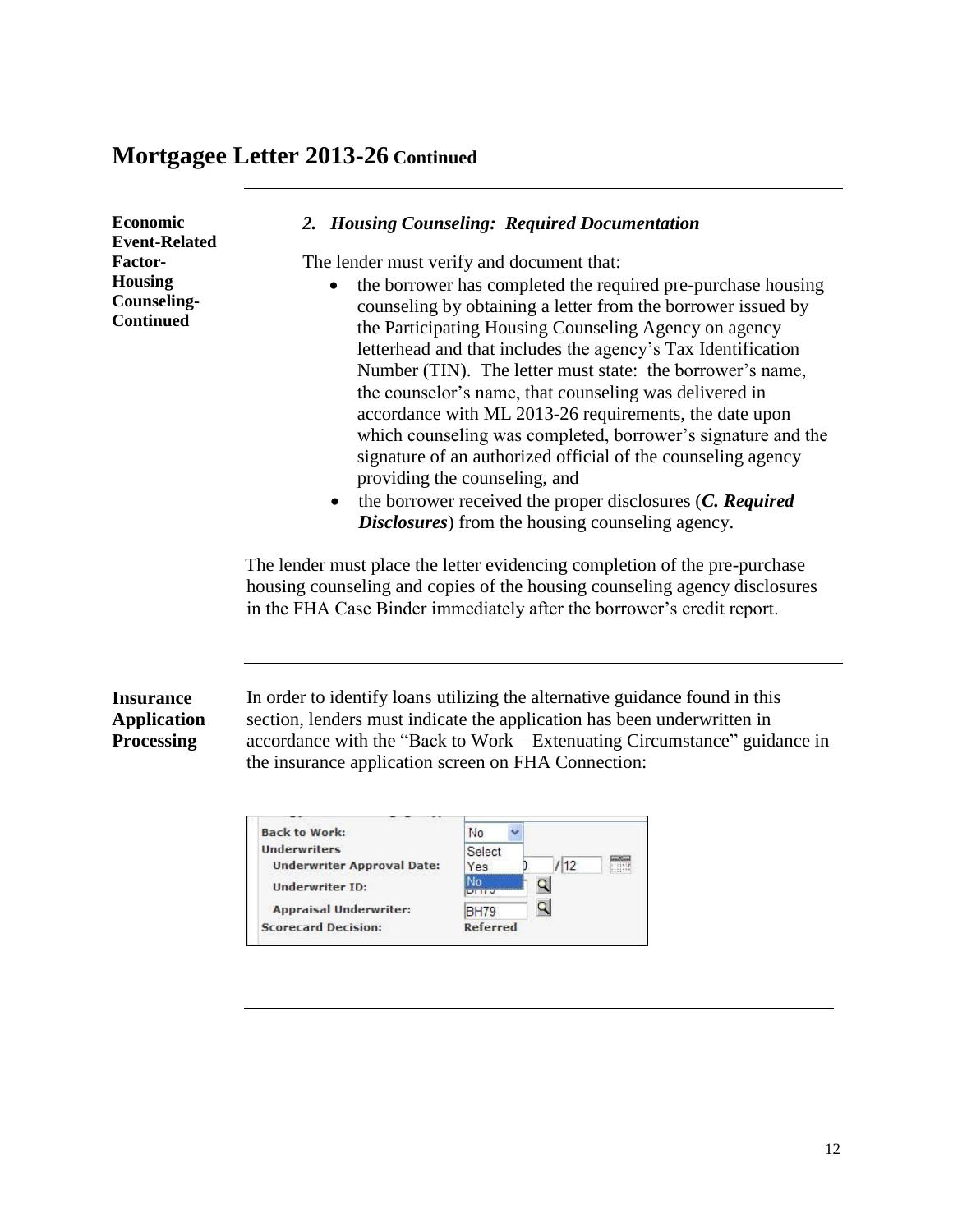**CAIVRS** 

| Lenders must also complete the housing counseling information in the<br><b>Insurance</b><br>insurance application screen, including the housing counseling agency TIN:<br><b>Application</b><br><b>Processing-</b> |                                                                                                            |                     |
|--------------------------------------------------------------------------------------------------------------------------------------------------------------------------------------------------------------------|------------------------------------------------------------------------------------------------------------|---------------------|
| <b>Continued</b>                                                                                                                                                                                                   | <b>Counsel Type:</b><br>N/A<br><b>Not Counseled</b><br>Lender<br><b>Third Party</b><br><b>HUD Approved</b> | HUD Approved $\vee$ |
|                                                                                                                                                                                                                    | <b>Counsel TIN:</b>                                                                                        | $-3456789$<br>12    |

**Request for Waiver or Resolution of Indicator** In accordance with Handbook 4155.1, mortgagees are required to screen borrowers through CAIVRS. If CAIVRS screening indicates that the borrower has had a claim paid within the previous three years on a loan insured on the borrower's behalf by FHA, the lender may submit a request for waiver or resolution of the unresolved CAIVRS indicator.

> Prior to submitting the request for waiver or resolution, for loans that meet the requirements found in this Mortgagee Letter, the DE underwriter must:

- fully underwrite the application to determine all other eligibility requirements have been met; and,
- approve the loan subject to additional conditions.

On the direct endorsement approval, (HUD 92900-A page 3), indicate in the Additional Conditions under "Other:" "Subject to CAIVRS indicator resolution by FHA."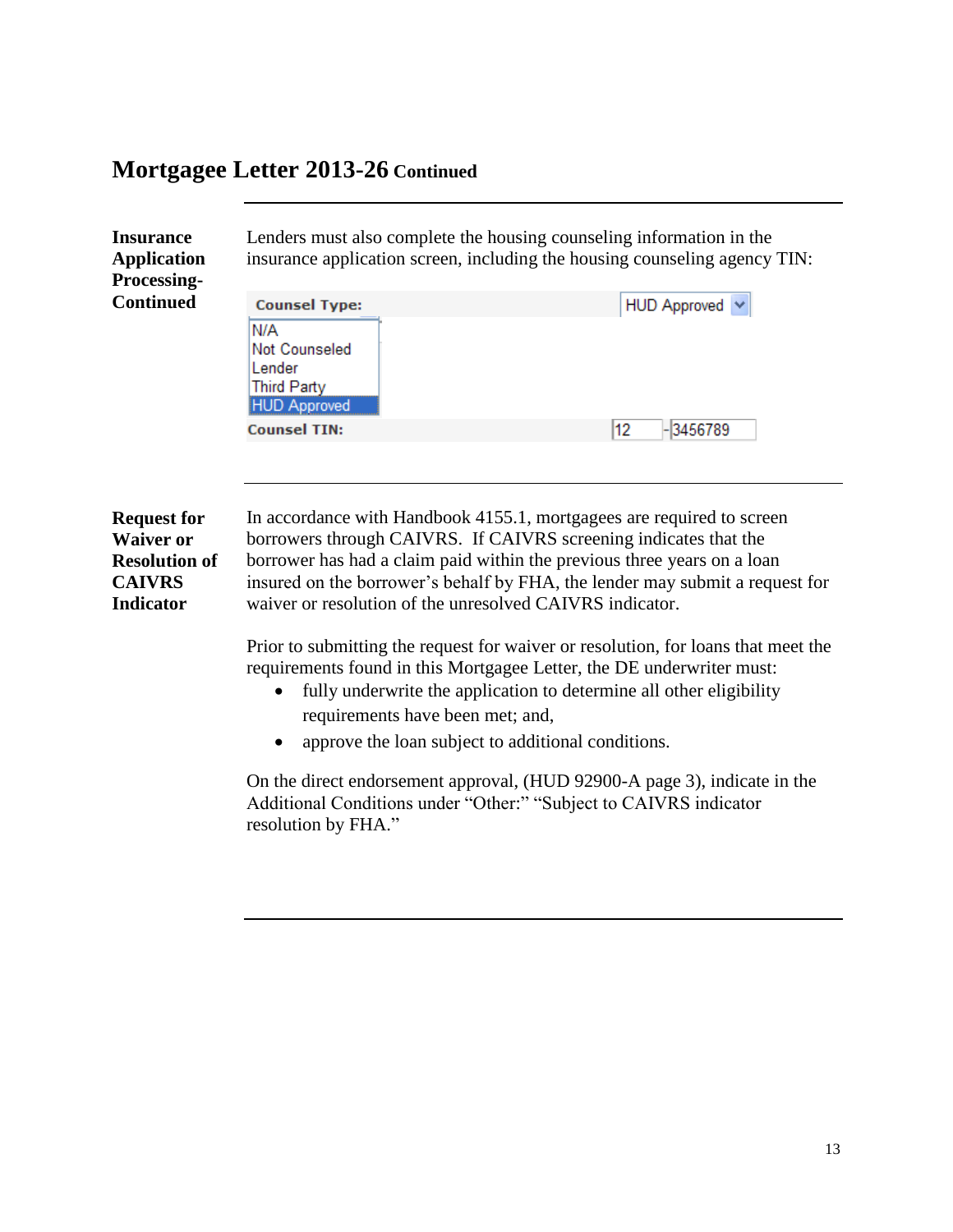| <b>Request for</b><br><b>Waiver or</b><br><b>Resolution of</b><br><b>CAIVRS</b><br>Indicator-<br><b>Continued</b> | The Mortgagee may then submit the request, including the following<br>information, to HUD at the address below.<br>A cover sheet indicating CAIVRS clearance request for "Back to<br>Work" FHA Case number, Name(s) of borrower(s) with CAIVRS<br>indicators, Point of Contact for the Mortgagee, Page 3 of the 92900A,<br>signed by the DE underwriter indicating "Subject to CAIVRS indicator<br>resolution by HUD" under "Other".                                                                                                                                                                                                                                                                                                                                                   |
|-------------------------------------------------------------------------------------------------------------------|----------------------------------------------------------------------------------------------------------------------------------------------------------------------------------------------------------------------------------------------------------------------------------------------------------------------------------------------------------------------------------------------------------------------------------------------------------------------------------------------------------------------------------------------------------------------------------------------------------------------------------------------------------------------------------------------------------------------------------------------------------------------------------------|
|                                                                                                                   | Send to:                                                                                                                                                                                                                                                                                                                                                                                                                                                                                                                                                                                                                                                                                                                                                                               |
|                                                                                                                   | US Department of Housing and Urban Development<br>Attn: Division Director, Home Mortgage Insurance Division<br>451 7 <sup>th</sup> St. SW, Room 9266<br>Washington, DC 20410<br>HUD will review the request and provide the Lender with affirmation of the<br>decision for waiver or resolution.                                                                                                                                                                                                                                                                                                                                                                                                                                                                                       |
| <b>Paperwork</b><br><b>Reduction Act</b>                                                                          | The current information collection requirements contained in this document<br>have been approved by the Office of Management and Budget (OMB) under<br>the Paperwork Reduction Act of 1995 (44 U.S.C. §§ 3501-3520) and assigned<br>OMB control number 2502-0059. The new information collection<br>requirements contained in this document are pending approval by the Office<br>of Management and Budget (OMB) under the Paperwork Reduction Act of<br>1995 (44 U.S.C. §§ 3501-3520) and assigned the existing OMB control<br>number 2502-New. In accordance with the Paperwork Reduction Act, HUD<br>may not conduct or sponsor, and a person is not required to respond to, a<br>collection of information unless the collection displays a currently valid OMB<br>control number. |